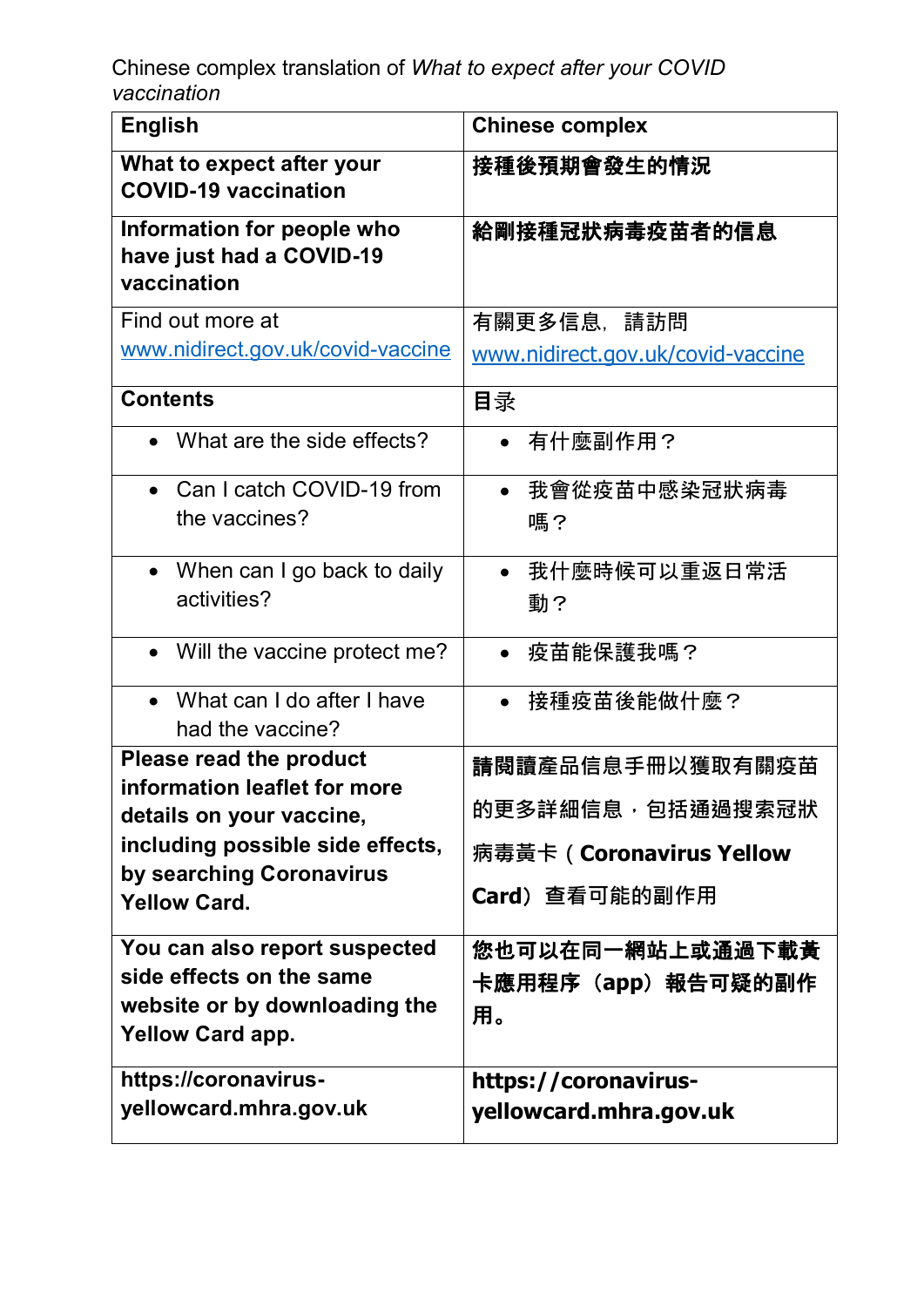| People who are most at risk<br>from the complications of<br>coronavirus (COVID-19) are<br>being offered the COVID-19<br>vaccination. This leaflet tells<br>you what to expect after you<br>have had your primary or<br>booster vaccination.                                      | 最容易受到得冠狀病毒並發症威脅的<br>人群正得到疫苗接種的機會。此傳單<br>告訴您接種疫苗後應預期什麼。                                                                              |
|----------------------------------------------------------------------------------------------------------------------------------------------------------------------------------------------------------------------------------------------------------------------------------|-------------------------------------------------------------------------------------------------------------------------------------|
| What are the side effects?                                                                                                                                                                                                                                                       | 有什麼副作用?                                                                                                                             |
| Like all medicines, vaccines can<br>cause side effects. Most of these<br>are mild and short-term, and not<br>everyone gets them. The very<br>common side effects are the same<br>and should still only last a day or<br>two.                                                     | 像所有藥物一樣,疫苗也可能會引起<br>副作用。 其中大多數並不嚴重且短<br>期的,並非所有人都會有副作用。<br>非常常見的副作用是相同的,並且應<br>該只持續一兩天。                                             |
| Very common side effects in the<br>first day or two include:                                                                                                                                                                                                                     | 在第一到兩天中非常常見的副作用包<br>括:                                                                                                              |
| having a painful, heavy<br>$\bullet$<br>feeling and tenderness in<br>the arm where you had your<br>injection                                                                                                                                                                     | 注射部位的手臂有疼痛,<br>沉重<br>$\bullet$<br>的感覺和壓痛                                                                                            |
| feeling tired                                                                                                                                                                                                                                                                    | 感覺累                                                                                                                                 |
| headache, aches and chills                                                                                                                                                                                                                                                       | 疼痛和發冷<br>頭痛.                                                                                                                        |
| You may also have flu like<br>symptoms with episodes of<br>shivering and shaking for a day or<br>two. However, a high temperature*<br>could also indicate that you have<br>COVID-19 or another infection.<br>You can rest and take the normal<br>dose of paracetamol (follow the | 您可能還會出現類似流感的症狀,有<br>陣發性的顫抖和發抖一兩天。 然而.<br>發高燒*也可能表明你感染了冠狀病<br>毒或另一種感染。 您可以休息並服用<br>正常劑量的撲熱息痛(paracetamol)<br>(按照包裝上的建議),以使您感覺<br>好些。 |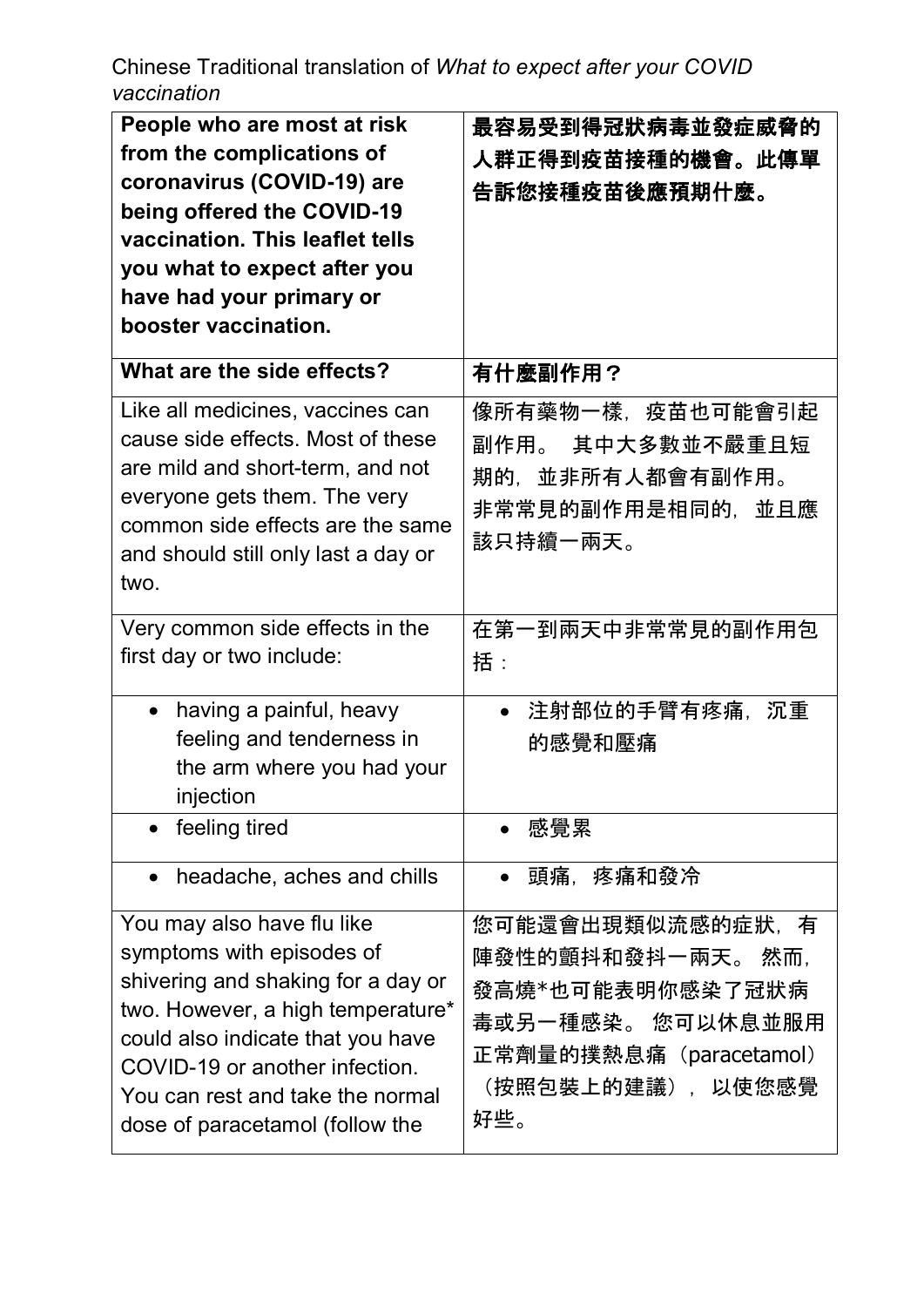| advice in the packaging) to help<br>make you feel better.                                                                                                                                                                                                                                                                                                                                                                                                                                                                                                                                          |                                                                                                                                                                                                                                                         |
|----------------------------------------------------------------------------------------------------------------------------------------------------------------------------------------------------------------------------------------------------------------------------------------------------------------------------------------------------------------------------------------------------------------------------------------------------------------------------------------------------------------------------------------------------------------------------------------------------|---------------------------------------------------------------------------------------------------------------------------------------------------------------------------------------------------------------------------------------------------------|
| *If you are on chemotherapy and<br>have a high temperature, contact<br>your local cancer care unit.                                                                                                                                                                                                                                                                                                                                                                                                                                                                                                | *如果您正在接受化療並且發高燒,<br>請聯繫您當地的癌症護理部門。                                                                                                                                                                                                                      |
| An uncommon side effect is<br>swollen glands in the armpit or<br>neck on the same side as the arm<br>where you had the vaccine. This<br>can last for around 10 days, but if<br>it lasts longer see your doctor. If<br>you are due for a mammogram in<br>the few weeks after the vaccine,<br>then you should mention that<br>when you attend.                                                                                                                                                                                                                                                       | 一個罕見的副作用是與接種疫苗的手<br>臂同一側的腋下或頸部的腺體腫脹。<br>這可能會持續10天左右,但是如果持<br>續時間更長,請去看醫生。<br>如果您<br>在接種疫苗後的幾週內要進行乳房X<br><b>光檢</b> 查,則在參加預約時應提及這一<br>點。                                                                                                                  |
| What should I do if I am<br>concerned about my<br>symptoms?                                                                                                                                                                                                                                                                                                                                                                                                                                                                                                                                        | 如果我擔心自己的症狀該怎麼辦?                                                                                                                                                                                                                                         |
| These symptoms normally last<br>less than a week. If your<br>symptoms seem to get worse or if<br>you are concerned, call your GP<br>or Out of Hours service. If you do<br>seek advice from a doctor or<br>nurse, make sure you tell them<br>about your vaccination (show<br>them the vaccination card – keep<br>your card safe) so that they can<br>assess you properly. You can also<br>report suspected side effects of<br>vaccines and medicines through<br>the Yellow Card scheme. You can<br>do this online by searching<br>Coronavirus Yellow Card or by<br>downloading the Yellow Card app. | 這些症狀通常持續不到一周。<br>如果<br>您的症狀似乎惡化,或者您感到擔<br>憂,可以致電您的全科醫生或非工作<br>時間的服務。如果您確實尋求醫生或<br>護士的建議,請確保告訴他們您的疫<br>苗接種情況 (向他們出示疫苗接種卡-<br>-保管好您的卡),以便他們可以正確<br>地評估您。 您還可以通過黃卡計劃<br>(the Yellow Card scheme) 報告可<br>疑的疫苗和藥物副作用。 您可以通過<br>搜索冠狀病毒黃卡或下載黃卡應用程<br>序在線進行此操作。 |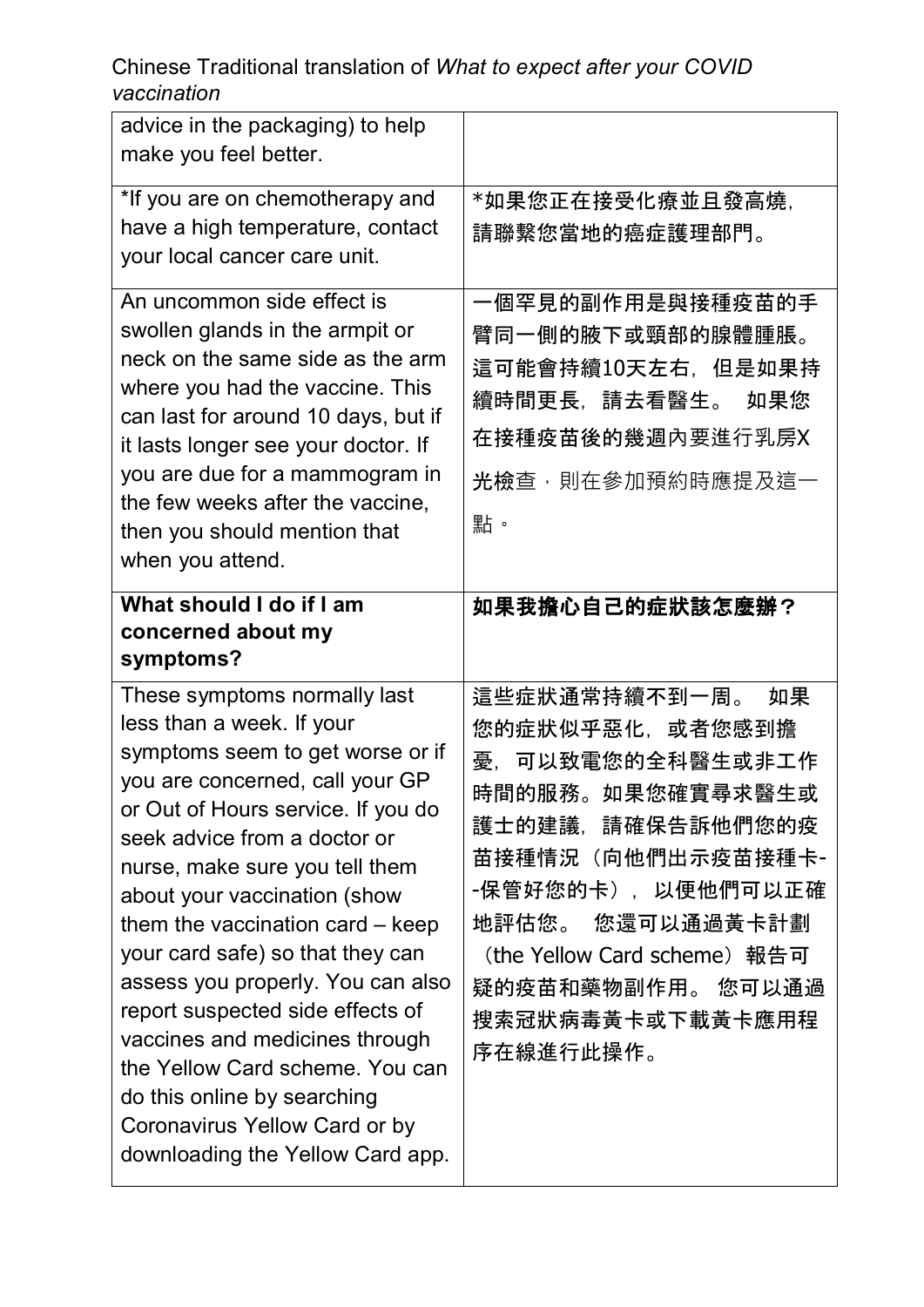| https://coronavirus-                                                | https://coronavirus-       |
|---------------------------------------------------------------------|----------------------------|
| yellowcard.mhra.gov.uk                                              | yellowcard.mhra.gov.uk     |
| Are there other more serious                                        |                            |
| side effects?                                                       | 還有其他更嚴重的副作用嗎?              |
|                                                                     |                            |
| There have been reports of an<br>extremely rare condition involving | 有報導稱接種阿斯利康(AZ)及楊森          |
| blood clots and unusual bleeding                                    | (Janssen)疫苗後出現極少見的症        |
| after the AstraZeneca and                                           | 狀,包括血塊和異常出血。<br>由於得        |
| Janssen vaccines. Because of the                                    | 到冠狀病毒後的並發症和死亡的風險           |
| high risk of complications and                                      | 很高,因此,藥品和保健品監管機構           |
| death from COVID-19, the                                            | (MHRA),世界衛生組織和歐洲藥          |
| <b>Medicines and Healthcare</b>                                     | 品管理局,得出的結論是,權衡得失           |
| products Regulatory Agency                                          | 後接種疫苗比較有利。                 |
| (MHRA), the World Health<br>Organisation and the European           |                            |
| Medicines Agency have concluded                                     |                            |
| that the balance is very much in                                    |                            |
| favour of vaccination.                                              |                            |
|                                                                     |                            |
|                                                                     |                            |
| If you experience any of the                                        | 如果您在接種疫苗後有超過4天的以           |
| following from more than 4 days                                     | 下情況和28天內遇到以下任何一種情          |
| and within 28 days after<br>vaccination you should seek             | 況,則應立即向您的全科醫生或急診           |
| medical advice urgently from                                        |                            |
| your GP or Emergency                                                | 科尋求醫療建議。                   |
| Department.                                                         |                            |
| a new, severe headache                                              | 一種新發生的嚴重頭痛,通常              |
| which is not helped by usual                                        | 的止痛藥無濟於事,甚至變得              |
| painkillers or is getting worse                                     | 更糟                         |
|                                                                     |                            |
| an unusual headache which                                           | 不尋常的頭痛,躺下或彎腰時<br>$\bullet$ |
| seems worse when lying                                              | 可能會加重病情,或伴有                |
| down or bending over or                                             |                            |
| may be accompanied by<br>blurred vision, nausea<br>$-$              | - 視力模糊,噁心和嘔吐               |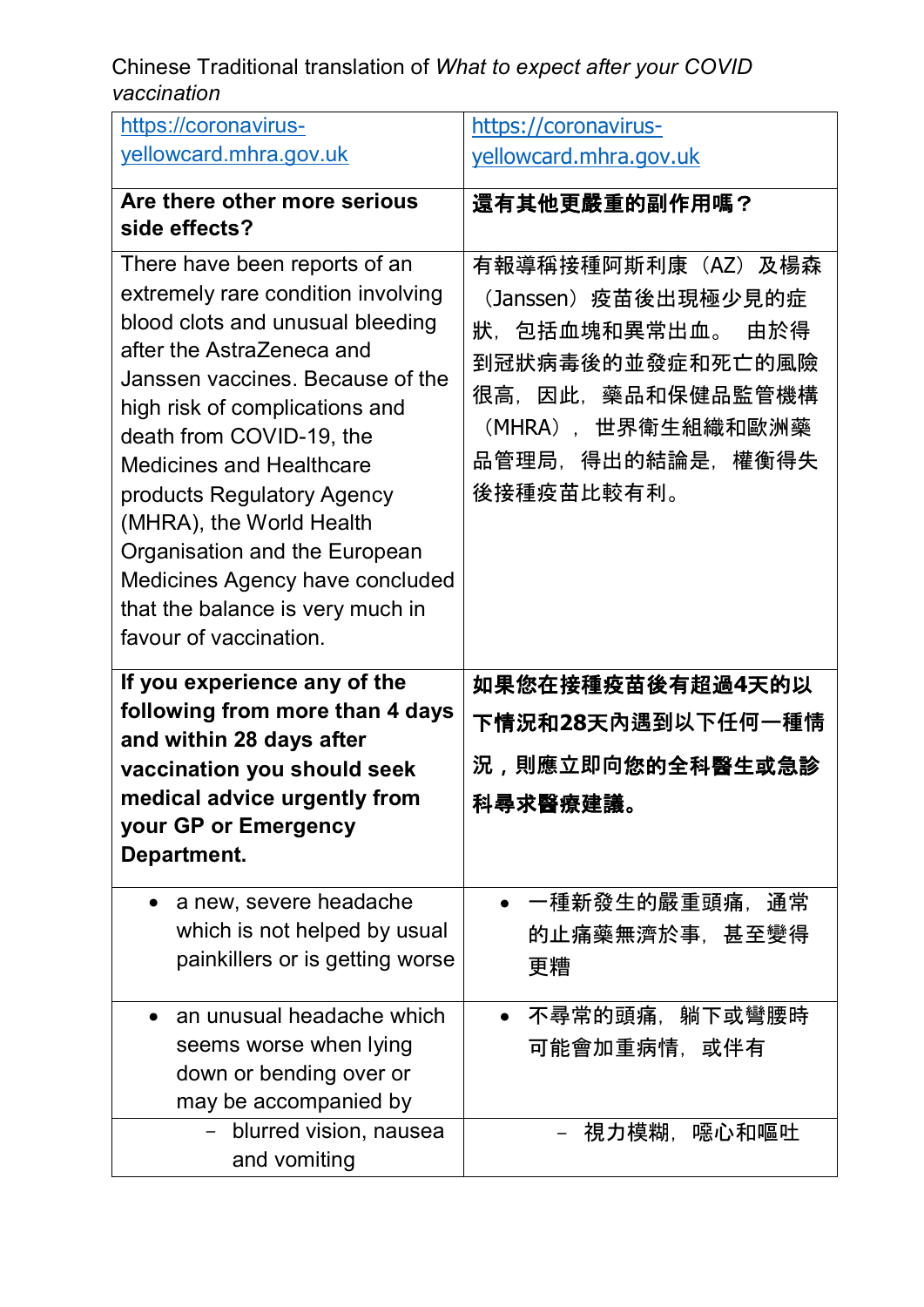| - difficulty with your                  | 講話困難,                |
|-----------------------------------------|----------------------|
| speech                                  |                      |
| - weakness, drowsiness<br>or seizures   | 嗜睡或癲癇發作<br>虛弱.       |
| new, unexplained pinprick               | 新的,原因不明的針點狀瘀傷        |
| bruising or bleeding                    | 或出血                  |
| shortness of breath, chest<br>$\bullet$ | 呼吸急促,胸痛,腿腫脹或持        |
| pain, leg swelling or                   | 續的腹痛                 |
| persistent abdominal pain               |                      |
| Worldwide, rare cases of                | 最近,有報告在接種輝瑞或莫德納冠     |
| inflammation of the heart called        | 狀病毒疫苗後出現罕見的心臟炎症病     |
| myocarditis or pericarditis have        | (稱為心肌炎或心包炎)。<br>例    |
| been reported after Pfizer and          |                      |
| Moderna COVID-19 vaccines.              |                      |
| These cases have been seen              | 這些病例主要發生於接種疫苗後幾天     |
| mostly in younger men within            | 內的較年輕男性。這些人中的大多數     |
| several days after vaccination.         |                      |
| Most of these people recovered          | 人在休息和簡單治療後恢復且感覺好     |
| and felt better following rest and      | 轉。                   |
| simple treatments.                      |                      |
| You should seek medical advice          | 如果您遇到以下情況,應立即尋求醫     |
| urgently if you experience:             | 療建議 :                |
| chest pain                              | 胸痛                   |
| shortness of breath                     | 呼吸急促                 |
| feelings of having a fast-<br>$\bullet$ | 感覺心跳節奏快、心顫動或心        |
| beating, fluttering, or                 | 臟狂跳                  |
| pounding heart                          |                      |
| Can I catch COVID-19 from the           | 我會從疫苗中感染冠狀病毒嗎?       |
| vaccines?                               |                      |
| You cannot catch COVID-19 from          | 您不能從疫苗中感染冠狀病毒,<br>但是 |
| the vaccine but it is possible to       | 有可能您之前已經感染了冠狀病毒,     |
| have caught COVID-19 and not            |                      |
| realise you have the symptoms           |                      |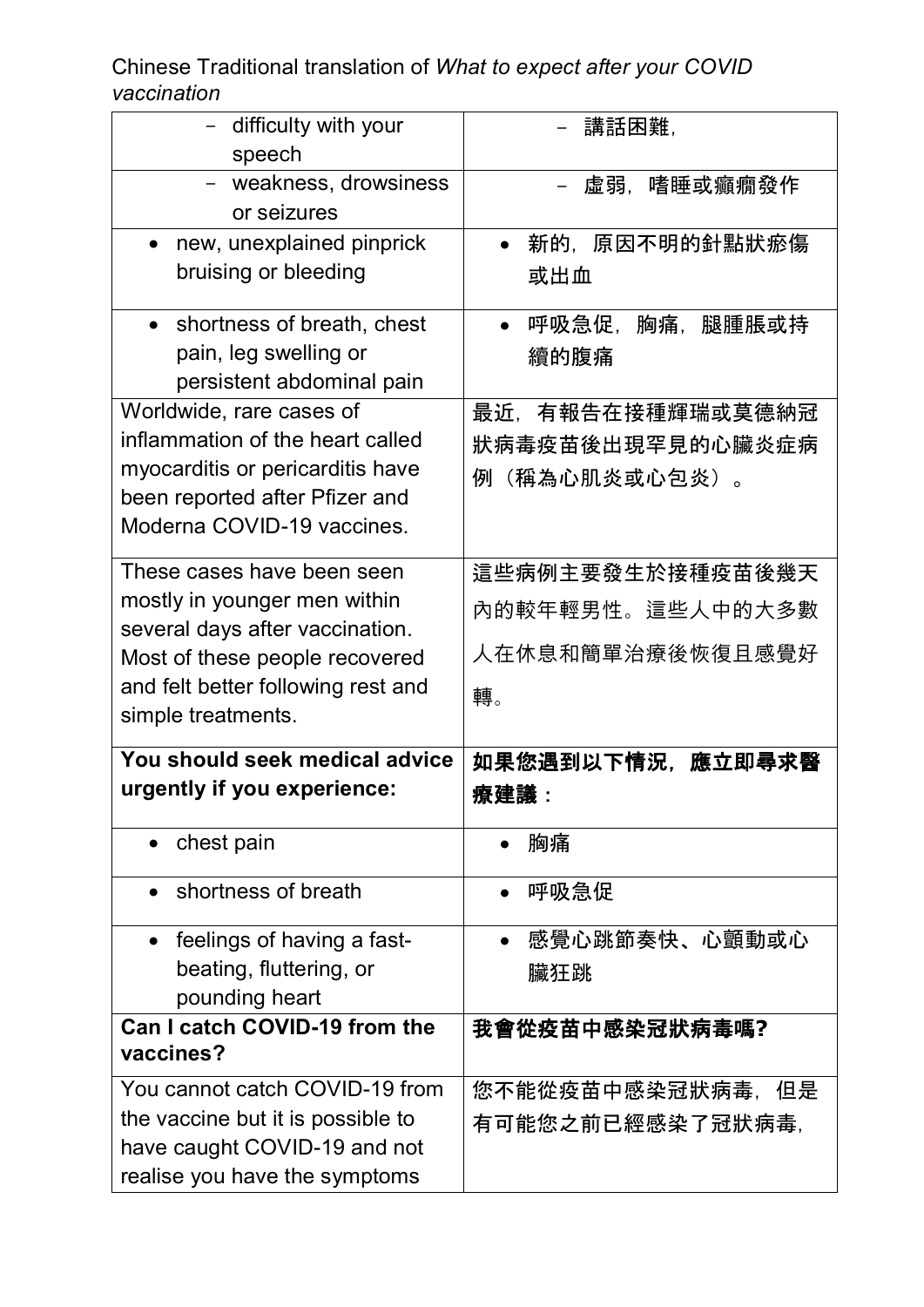| until after your vaccination<br>appointment.                                                                                                                                                                                                             | 直到您接種了疫苗後才意識到自己有<br>症狀。                                                                            |
|----------------------------------------------------------------------------------------------------------------------------------------------------------------------------------------------------------------------------------------------------------|----------------------------------------------------------------------------------------------------|
| Although a fever can occur within<br>a day or two of vaccination, if you<br>have any other COVID-19<br>symptoms or your fever lasts<br>longer, stay at home and arrange<br>to have a test.                                                               | 儘管在接種疫苗後一兩天內會發燒 <i>,</i><br>但是如果您有其他任何冠狀病毒症狀<br>或發燒持續時間更長,請留在家里和<br>安排檢查。                          |
| When can I go back to daily<br>activities?                                                                                                                                                                                                               | 我什麼時候可以重返日常活動?                                                                                     |
| You should be able to resume<br>activities that are normal for you<br>as long as you feel well. If your<br>arm is particularly sore, you may<br>find heavy lifting difficult. If you<br>feel unwell or very tired you should<br>rest and avoid operating | 只要您感覺良好,就應該能夠恢復對<br>您來說是正常的活動。 如果您的手<br>臂特別酸痛,則可能會感到舉重困<br>難。<br>如果您感到不適或非常疲倦,<br>則應休息,並避免操作機器或駕駛。 |
| machinery or driving.                                                                                                                                                                                                                                    |                                                                                                    |
| Will the vaccine protect me?                                                                                                                                                                                                                             | 疫苗能保護我嗎?                                                                                           |
| The COVID-19 vaccines that you<br>have had have been shown to<br>reduce the chance of you suffering<br>from COVID-19 disease.                                                                                                                            | 已證明您所使用的冠狀病毒疫苗可以<br>減少您患冠狀病毒疾病的機會。                                                                 |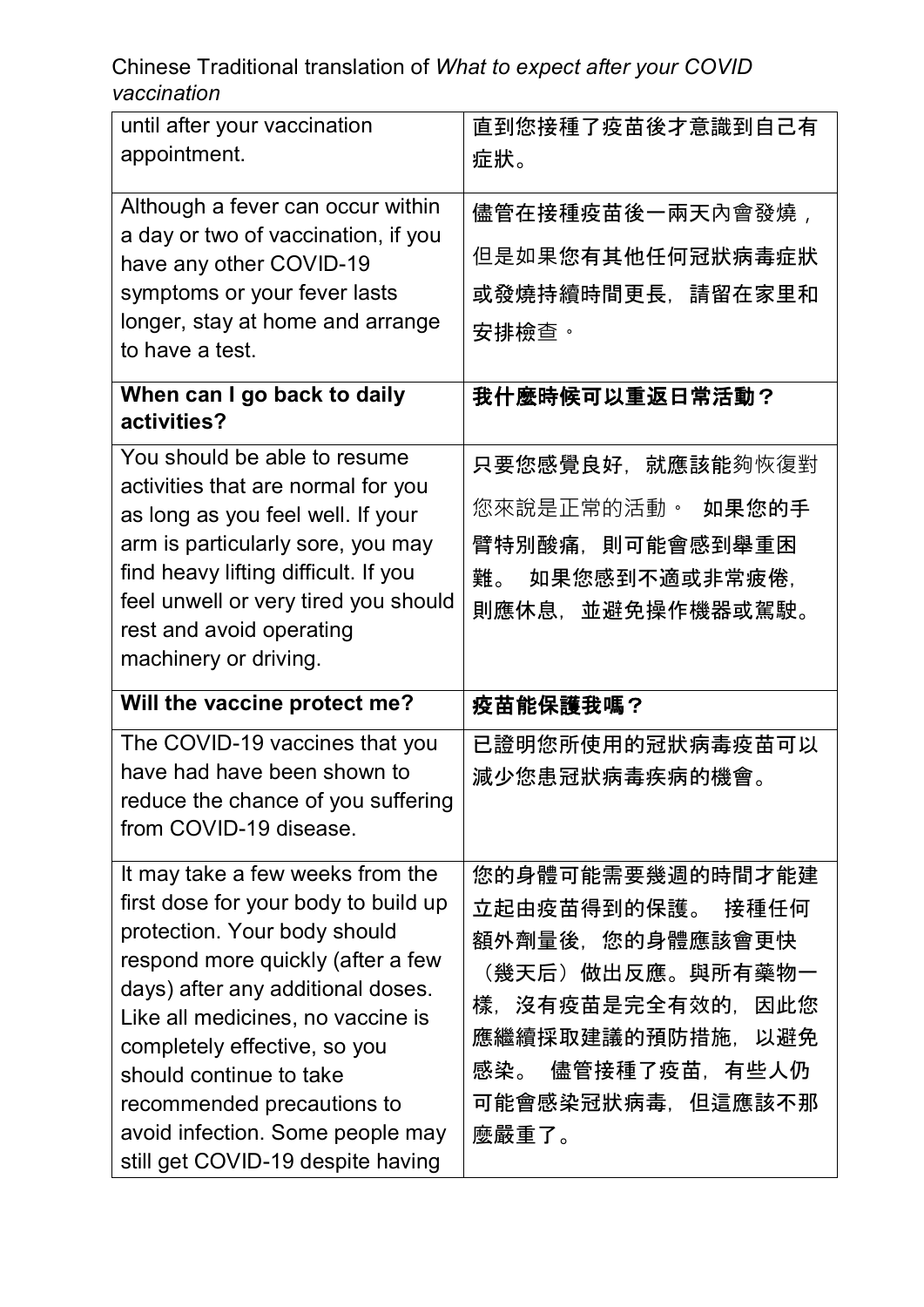| a vaccination, but this should be<br>less severe.                                                                                                                                                                                                                          |                                                                                                    |
|----------------------------------------------------------------------------------------------------------------------------------------------------------------------------------------------------------------------------------------------------------------------------|----------------------------------------------------------------------------------------------------|
| What can I do after I have had<br>the vaccine?                                                                                                                                                                                                                             | 接種疫苗後可以做什麼?                                                                                        |
| The vaccine cannot give you<br>COVID-19 infection, and a full<br>course will reduce your chance of<br>becoming seriously ill. It will help<br>to reduce the risk of you passing<br>on the virus. So it is important to<br>continue to follow current national<br>guidance. | 疫苗不會您帶來冠狀病毒的感染,<br>並<br>且整個療程將減少您患重病的機會。<br>我們不知道它將在多大程度上降低您<br>傳播該病毒的風險。 因此,重要的<br>是要繼續遵循當前的國家指導。 |
| To protect yourself and your<br>family, friends and colleagues<br>you must still:                                                                                                                                                                                          | 為了保護自己和家人,朋友和同事,<br>您仍然必須:                                                                         |
| wear a face covering where<br>advised                                                                                                                                                                                                                                      | 在建議的時候戴面罩                                                                                          |
| practise social distancing                                                                                                                                                                                                                                                 | ● 實行社交距離                                                                                           |
| wash your hands carefully<br>and frequently                                                                                                                                                                                                                                | 仔細並經常洗手<br>$\bullet$                                                                               |
| open windows to let fresh air<br>ın                                                                                                                                                                                                                                        | 打開窗戶讓新鮮空氣進入                                                                                        |
| follow the current guidance<br>$\bullet$<br>at www.gov.uk/coronavirus                                                                                                                                                                                                      | <u> 遵循www.gov.uk/coronavirus</u><br>上的最新指南                                                         |
| Vaccination, helping to protect<br>those most vulnerable.                                                                                                                                                                                                                  | 接種疫苗,有助於保護最脆弱的人<br>群。                                                                              |
| If you need more information on<br>the COVID-19 vaccination please<br>visit: www.nidirect.gov.uk/covid-<br><b>vaccine</b>                                                                                                                                                  | 如果您需要有關冠狀病毒疫苗接種的<br>更多信息,請訪問:<br>www.nidirect.gov.uk/covid-vaccine                                 |